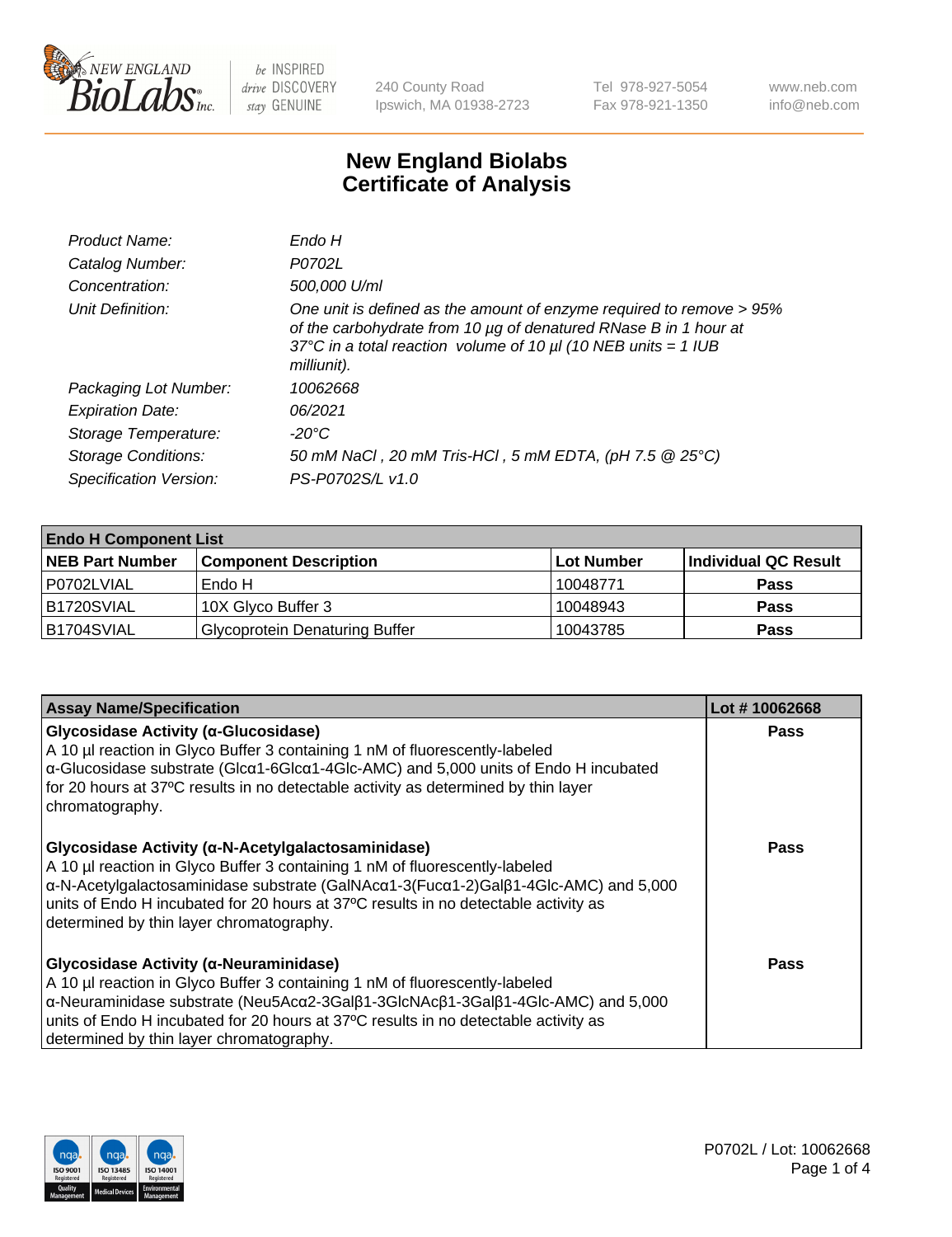

240 County Road Ipswich, MA 01938-2723 Tel 978-927-5054 Fax 978-921-1350

www.neb.com info@neb.com

| <b>Assay Name/Specification</b>                                                                                                                                                                                                                                                                                                                                      | Lot #10062668 |
|----------------------------------------------------------------------------------------------------------------------------------------------------------------------------------------------------------------------------------------------------------------------------------------------------------------------------------------------------------------------|---------------|
| Glycosidase Activity (β1-3 Galactosidase)<br>A 10 µl reaction in Glyco Buffer 3 containing 1 nM of fluorescently-labeled<br>$\beta$ -Galactosidase substrate (Gal $\beta$ 1-3GlcNAc $\beta$ 1-4Gal $\beta$ 1-4Glc-AMC) and 5,000 units of Endo<br>H incubated for 20 hours at 37°C results in no detectable activity as determined by<br>thin layer chromatography.  | <b>Pass</b>   |
| Glycosidase Activity (β1-4 Galactosidase)<br>A 10 µl reaction in Glyco Buffer 3 containing 1 nM of fluorescently-labeled<br>$\beta$ -Galactosidase substrate (Gal $\beta$ 1-4GlcNAc $\beta$ 1-3Gal $\beta$ 1-4Glc -AMC) and 5,000 units of Endo<br>H incubated for 20 hours at 37°C results in no detectable activity as determined by<br>thin layer chromatography. | Pass          |
| Glycosidase Activity (β-Mannosidase)<br>A 10 µl reaction in Glyco Buffer 3 containing 1 nM of fluorescently-labeled<br>$\beta$ -Mannosidase substrate (Man $\beta$ 1-4Man $\beta$ 1-4Man-AMC) and 5,000 units of Endo H incubated<br>for 20 hours at 37°C results in no detectable activity as determined by thin layer<br>chromatography.                           | <b>Pass</b>   |
| Glycosidase Activity (α1-3 Fucosidase)<br>A 10 µl reaction in Glyco Buffer 3 containing 1 nM of fluorescently-labeled<br>α-Fucosidase substrate (Fucα1-3Galβ1-4GlcNAcβ1-3Galβ1-4Glc-AMC) and 5,000 units of<br>Endo H incubated for 20 hours at 37°C results in no detectable activity as<br>determined by thin layer chromatography.                                | <b>Pass</b>   |
| Glycosidase Activity (α1-3 Galactosidase)<br>A 10 µl reaction in Glyco Buffer 3 containing 1 nM of fluorescently-labeled<br>α-Galactosidase substrate (Galα1-3Galβ1-4GlcNAc-AMC) and 5,000 units of Endo H<br>incubated for 20 hours at 37°C results in no detectable activity as determined by<br>thin layer chromatography.                                        | <b>Pass</b>   |
| Glycosidase Activity (α1-3 Mannosidase)<br>A 10 µl reaction in Glyco Buffer 3 containing 1 nM of fluorescently-labeled<br>α-Mannosidase substrate (Manα1-3Manβ1-4GlcNAc-AMC) and 5,000 units of Endo H<br>incubated for 20 hours at 37°C results in no detectable activity as determined by<br>thin layer chromatography.                                            | <b>Pass</b>   |
| Glycosidase Activity (α1-6 Galactosidase)<br>A 10 µl reaction in Glyco Buffer 3 containing 1 nM of fluorescently-labeled<br>α-Galactosidase substrate (Galα1-6Galα1-6Glcα1-2Fru-AMC) and 5,000 units of Endo H<br>incubated for 20 hours at 37°C results in no detectable activity as determined by<br>thin layer chromatography.                                    | Pass          |

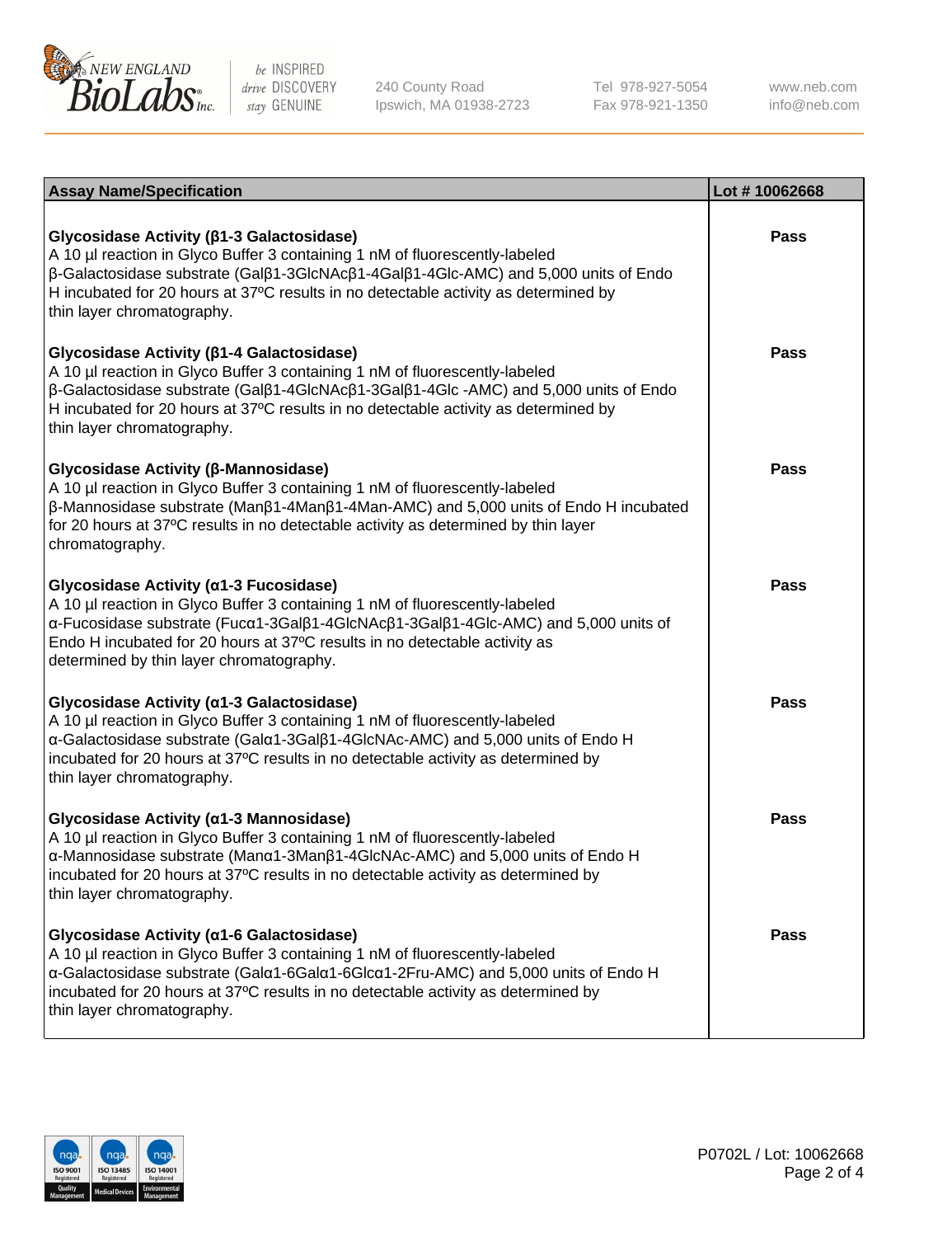

240 County Road Ipswich, MA 01938-2723 Tel 978-927-5054 Fax 978-921-1350

www.neb.com info@neb.com

| <b>Assay Name/Specification</b>                                                                                                                                                                                                                                                                                                                                           | Lot #10062668 |
|---------------------------------------------------------------------------------------------------------------------------------------------------------------------------------------------------------------------------------------------------------------------------------------------------------------------------------------------------------------------------|---------------|
| Glycosidase Activity (a1-6 Mannosidase)<br>A 10 µl reaction in Glyco Buffer 3 containing 1 nM of fluorescently-labeled<br>α-Mannosidase substrate (Μanα1-6Μanα1-6(Μanα1-3)Man-AMC) and 5,000 units of Endo H<br>incubated for 20 hours at 37°C results in no detectable activity as determined by<br>thin layer chromatography.                                           | <b>Pass</b>   |
| <b>Protease Activity (SDS-PAGE)</b><br>A 20 µl reaction in 1X Glyco Buffer 3 containing 24 µg of a standard mixture of<br>proteins and a minimum of 5,000 units of Endo H incubated for 20 hours at 37°C,<br>results in no detectable degradation of the protein mixture as determined by<br>SDS-PAGE with Coomassie Blue detection.                                      | Pass          |
| <b>Protein Purity Assay (SDS-PAGE)</b><br>Endo H is ≥ 95% pure as determined by SDS-PAGE analysis using Coomassie Blue<br>detection.                                                                                                                                                                                                                                      | Pass          |
| Glycosidase Activity (β-N-Acetylgalactosaminidase)<br>A 10 µl reaction in Glyco Buffer 3 containing 1 nM of fluorescently-labeled<br>$\beta$ -N-Acetylgalactosaminidase substrate (GalNAc $\beta$ 1-4Gal $\beta$ 1-4Glc-AMC) and 5,000 units of<br>Endo H incubated for 20 hours at 37°C results in no detectable activity as<br>determined by thin layer chromatography. | Pass          |
| Glycosidase Activity (β-N-Acetylglucosaminidase)<br>A 10 µl reaction in Glyco Buffer 3 containing 1 nM of fluorescently-labeled<br>β-N-Acetylglucosaminidase substrate (GlcNAcβ1-4GlcNAcβ1-4GlcNAc-AMC) and 5,000 units<br>of Endo H incubated for 20 hours at 37°C results in no detectable activity as<br>determined by thin layer chromatography.                      | Pass          |
| Glycosidase Activity (β-Xylosidase)<br>A 10 µl reaction in Glyco Buffer 3 containing 1 nM of fluorescently-labeled<br>$\beta$ -Xylosidase substrate (Xyl $\beta$ 1-4Xyl $\beta$ 1-4Xyl $\beta$ 1-4Xyl-AMC) and 5,000 units of Endo H<br>incubated for 20 hours at 37°C results in no detectable activity as determined by<br>thin layer chromatography.                   | Pass          |
| <b>Glycosidase Activity (Endo F2, F3)</b><br>A 10 µl reaction in Glyco Buffer 3 containing 1 nM of fluorescently-labeled Endo F2,<br>F3 substrate (Dansylated fibrinogen biantennary) and 5,000 units of Endo H incubated<br>for 20 hours at 37°C results in no detectable activity as determined by thin layer<br>chromatography.                                        | Pass          |
| <b>Glycosidase Activity (PNGase F)</b><br>A 10 µl reaction in Glyco Buffer 3 containing 1 nM of fluorescently-labeled PNGase F<br>substrate (Fluoresceinated fetuin triantennary) and 5,000 units of Endo H incubated                                                                                                                                                     | Pass          |